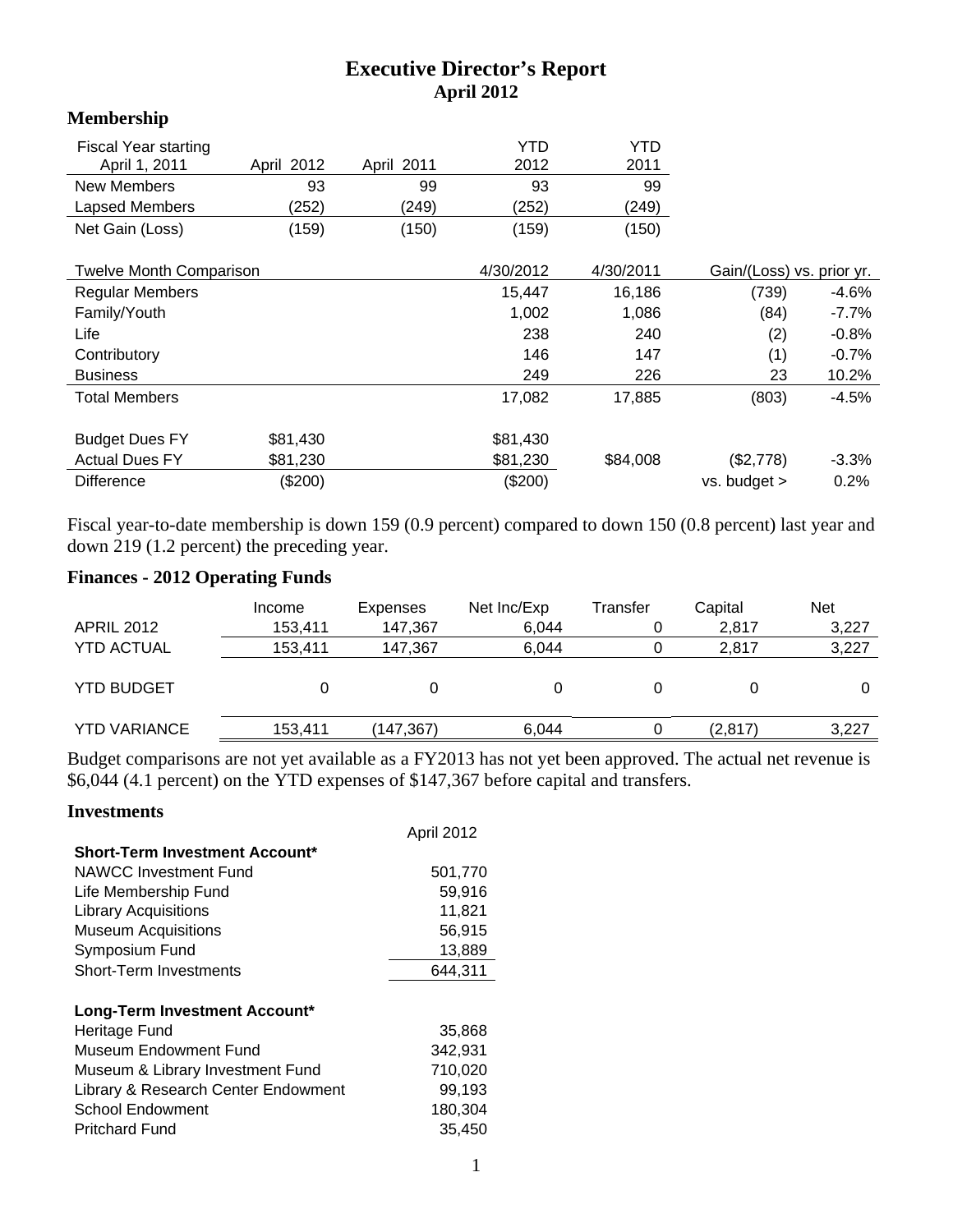| Midwest Scholarship Fund        | 44,068    |  |
|---------------------------------|-----------|--|
| Sub-total Long-Term Investments | 1,447,834 |  |
|                                 |           |  |

Total Investments 2,092,145

\*Consolidated Long-Term funds balance-Individual named account balances calculated

The current values on investments reflect paper gains and losses due to market fluctuations. Because most of our fixed income investments are held to maturity, actual gains and losses will only occur at maturity or when an investment is sold.

#### **Museum – Noel Poirier, Museum Director**

The Museum's admission revenue for April was \$3,244. Visitation for April was 1,020, including 33 NAWCC members (3.2 percent). NAWCC Store sales for April were \$7,987. April 2012's visitation was consistent with the month's average visitation for the last five years. The Museum redeemed the largest number of Turkey Hill Experience Joint Tickets since the attraction opened in July 2011. The Museum partnered with the Columbia Downtown Development Committee for an event honoring the sinking of the Titanic in 1912. The Museum also hosted an annual dance for Veritas Academy of Lancaster. The Museum was informed by the American Association of Museums that its accreditation has interim approval pending a site visit within the next four to twelve months.

The Museum's online searchable collection database recorded 1,869 searches via the database's website for the month. The Museum continues working with the Bavarian National Museum to arrange for the repatriation of a clock. The Museum has loaned objects to two off-site exhibits: one in New York City presenting the history of gunmetal watches, sponsored by FP Journe, and the second are four watches from the recent Capper donation for the NAWCC North Coast Regional in May. The Gallet Guest Curator of Wristwatches, Adam Harris, started on April 3 and has made considerable progress in examining and documenting the Museum's wristwatch collection.

The Museum staff installed 2012's exhibit on the role of timekeeping and sports during the month of April. The exhibit opening for that will occur on May 5 and will be the first time the Museum has combined an exhibit opening with a ticketed event. The Museum agreed to host the Steel Time exhibit curated by FP Journe at the Forbes Gallery in New York City. We anticipate installing this exhibit in September, with it ending at the end of December 2012. Adam Harris, the Gallet Guest Curator of Wristwatches, will be installing a small exhibit highlighting wristwatches. This exhibit will begin in late May and end in August.

The Museum and Library are continuing to work on the Hamilton Watch collaboration project. Hamilton Watch will open an exhibit in New York City in June highlighting the brand's history and will include loaned material from the Museum. The Museum also will be represented at the event (at Hamilton's cost). Planning has already begun for the Museum's Hops 'N' Clocks fundraising event planned for July 13. This event has sold out each year it's been held, and this year it will be even bigger than past years.

## **Library and Research Center - Sara Butler Dockery, Library & Archives Supervisor**

This month we began the process of incorporating books from the School of Horology's library back into the main library collection. Each book is checked to see if/how many copies we have in the collection. Materials that are not already a part of the collection or of which we only have one copy are cataloged. If we have multiple copies of the title, the School's copy is checked against our holdings and added if it is in better condition than the ones we already have. Books that are not added to the Library are withdrawn.

We are also working on changing the way that members are alerted when a book that they want to borrow will need to have insurance added to their initial postage charges. When a book is worth over \$100, we require that members pay an extra fee to cover the postage costs, and they are required to insure the package when they send it back. Previously, members were asked to refer to a PDF list of books in the catalog to see whether insurance is required. Keeping that list up-to-date is quite labor intensive, so we have decided that it will be pulled from the website and a note will be added to the catalog records of any books needing to be insured. Once this process is complete, the lending guidelines will be updated to reflect the new procedures.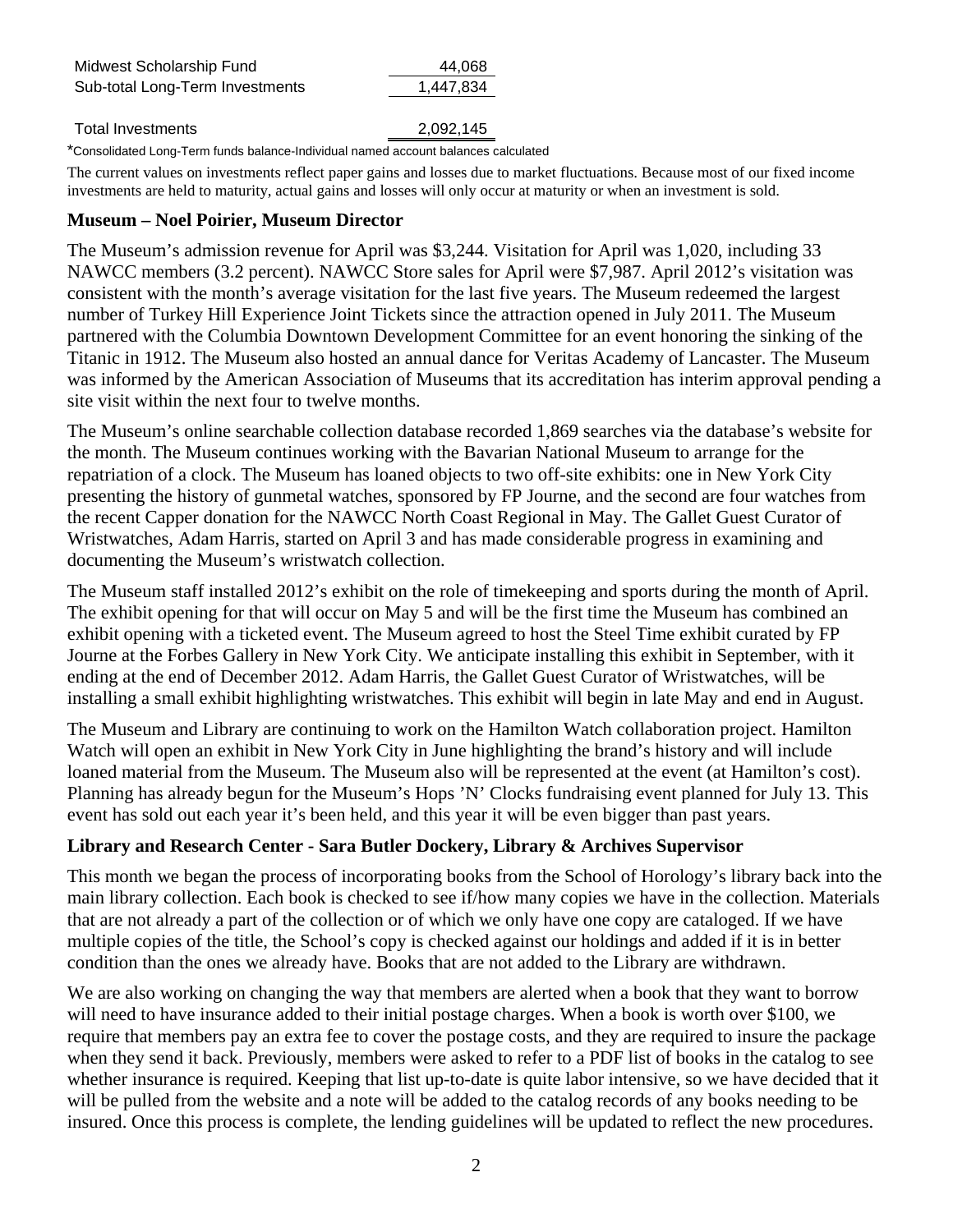## **Education/Volunteers – Katie Knaub, Education Director**

We continued to work on the Time Out! exhibit, traveled for loan material, and gathered visual material for the exhibit. We met with several local reporters who were doing feature stories on the Time Out! exhibit. We began the installation of the exhibit with assistance from our spring intern. We attended the PA Federation of Museum's Annual Conference for one day of its conference. We set up the online registration process for the 2012 Mid-South Regional and the 2012 Mid-West Regional. We spent time preparing the materials for the three appraisal workshops starting at the end of April and continued to process registrations for these workshops and other weekend workshops.

We communicated with School of Horology prospective students who had contacted us about financial aid for the 2012-13 year about the termination of the diploma program at the School for the 2012-13 school year.

We placed two new volunteers in the Library: two as museum guides/special events and two in facilities. We had a community service worker through the York County Probation Office work with our facilities manager for 30 hours. We also interviewed a possible summer intern. Total Volunteer Hours for April: 605.5

We continue to work on the Derby Day event for the opening of the Time Out! exhibit with our intern's assistance. We also did a promotion for the Museum's summer events at The Turkey Hill Experience's Easter Bunny Breakfast.

## **Publications - Diana DeLucca, Editor**

The *Watch & Clock Bulletin* July/August issue was the focus this month. This issue will continue with Part 3 of Philip Samponaro's study on watch and clockmakers of Bristol, CT. The cover story, by Tom McIntyre and the late Whit Joyner, is about the Waltham model 1870. This article was a long time coming, having been delayed for years in the hopes of devoting an entire issue to railroad watch content that never materialized. Other articles include Ken Hogwood, Bruce Forman, and Joyce Walhner. Coordination with authors and peer reviewers continues on articles for future issues.

The "Advertising Explained" section of the *Mart & Highlights* on nawcc.org was updated. The Mart Marketplace on nawcc.org was also given a new look to better showcase individual advertisers. Constant Contact continues to be used to contact ePub subscribers, advertisers, and potential advertisers through a bimonthly email that showcases pieces from the Museum. These potential advertisers include auction houses and dealers. Revenue for the May/June *Mart & Highlights* was \$23,570—approx. 3K less than the March/April issue, but also approx. 3K more than the two issues preceding March/April.

Richard Watkins *Watch Collecting* book was promoted on nawcc.org and has been listed with Ingram, allowing for purchasing on demand through Amazon.com.

WatchDig posting continues, with Guest Museum Curator Adam Harris providing much new content. Content continues to be posted to the watch database as time permits.

Staff continues to update nawcc.org. A new "advertising opportunities" area has been created to combine all varieties of NAWCC advertising (print, online, and event) available to members.

Copyediting and proofing continues on all marketing material: primarily *eHappenings* and press releases. A donor button and invitation were designed. Business cards were reordered. A Museum coupon was designed.

# **Information Services – Kevin Osborne, IS Director**

We are continuing the upgrades on the website servers. We have purchased an additional nonprofit license for cPanel (\$30 for a lifetime license that normally is charged at \$415 per year). This will facilitate a smooth copy as we reconfigure the server and move the website back to it.

We have a student at the School whose mother volunteers for us at National. Her husband came in one day and assisted me. He works at another nonprofit and during one of our discussions it came to light that his nonprofit upgrades its servers frequently and discards the replaced servers. He offered to see if his organization would donate some to us; consequently, we are now in possession of six relatively new servers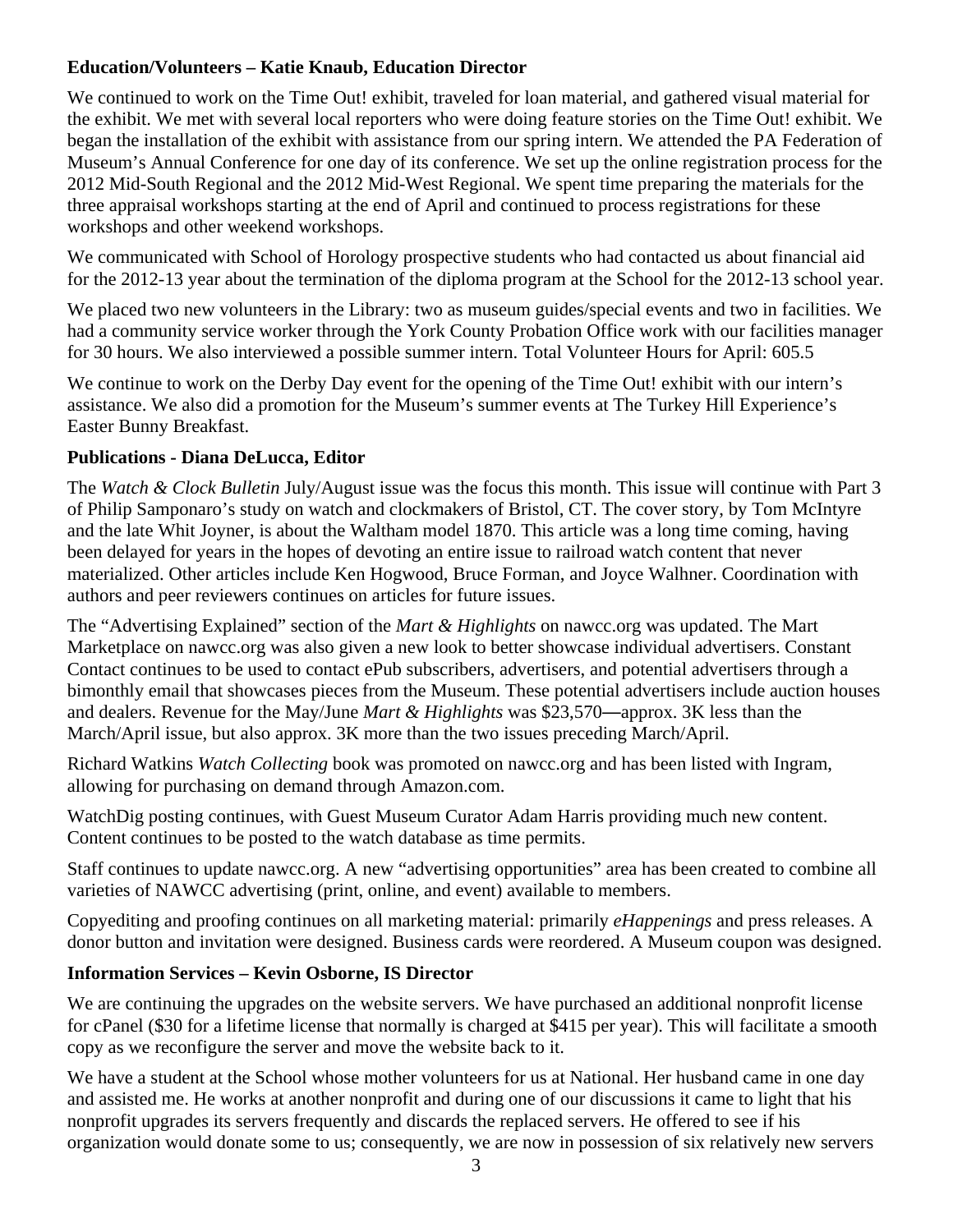that we can put to use here and possibly at our co-location site. In fact, we are planning to use two of them for our next iMIS membership management software upgrade.

Our firewall is five years old and not scheduled for any further updates from Watchguard. The cost of continuing support was only a little less than the price of purchasing a firewall from Cisco, so we did so and have installed it.

One of our members donated money toward the purchase of a Network Attached Storage (NAS) device for the Library to use to store all the digital files we are producing. The NAS is a device with six hard drives installed and a combined total space of 15 terabytes; 15 terabytes is more space than all our servers put together and will give enough storage space for the large digitized files we currently have and will be accumulating.

## **Communications – Markus Harris, Communications Director**

Communications edited and maintained NAWCC websites and online resources. Printed, mailed, and invoiced Chapter 141 newsletter, began printing for Chapter 134, and invoiced emailing for Chapter 83. Sent various email newsletters and targeted Constant Contact mailings on multiple topics, including special member notification regarding special BOD business. Communications also mailed promotional materials to chapters in support of chapter events, emailed participants for upcoming Hops 'N' Clocks event, and contacted additional vendors in support of Hops 'N' Clocks. Produced and sent advertisement for Scrawls Home School newsletter and contacted local sports writers about the Kentucky Derby event. Communications worked directly with radio station 101 The Rose to develop radio contest and general promotion for Museum events. The Web team worked on the website upgrade, entering initial stages for website redesign. Communications director worked with several chapters to develop microsites on the Community site, monitored upgrades to the Higher Logic software management system, and provided customer service advice to members via Web and telephone.

Communications sent out a Constant Contact email blast to area members to promote the Derby event, plus confirmed, organized, and typed all important info for the exhibit opening, including contacts, schedule, map, and winners of radio contest. We set up a menu and sign-up sheet for School graduation and met with Allimax Farms at the Museum to discuss final details and arrangements for arrival of special event services. Attended meeting with Special Events Team to finalize details of planned setup for lobby. Communications also coordinated feature stories on Kentucky Derby/Time Out event with local news services and media outlets.

### **School of Horology – Jim Michaels, School Director**

Classes continued for the month of April with W-1100: Business and Repair Problems and C-1100: Miscellaneous Clock Movements and C-1200: Advanced Clock Repair. The current session ends with graduation on May 31.

The SOH service center is working through the backlog of repairs in an effort to complete all work by the beginning of June. Repair receipts for April were \$3,424.

Staff has been notified that their services will no longer be needed after June 8.

### **Facilities – Chuck Auman, Controller**

In April we repaired the drive motor for rooftop unit 2 to put the unit back into operation. I filed an insurance claim for wind damage to the roof. The wind had pulled the rubber roof membrane from the underlayment. We had a leak in the roof over the Library section of the building in April and it was repaired right away. I have an estimate to just replace the damaged roof section for \$24K, or replace that complete section of the roof for \$50K, or place straps on the damaged section of the roof to hold it down for \$6K. We are waiting for the insurance company engineer to inspect the roof.